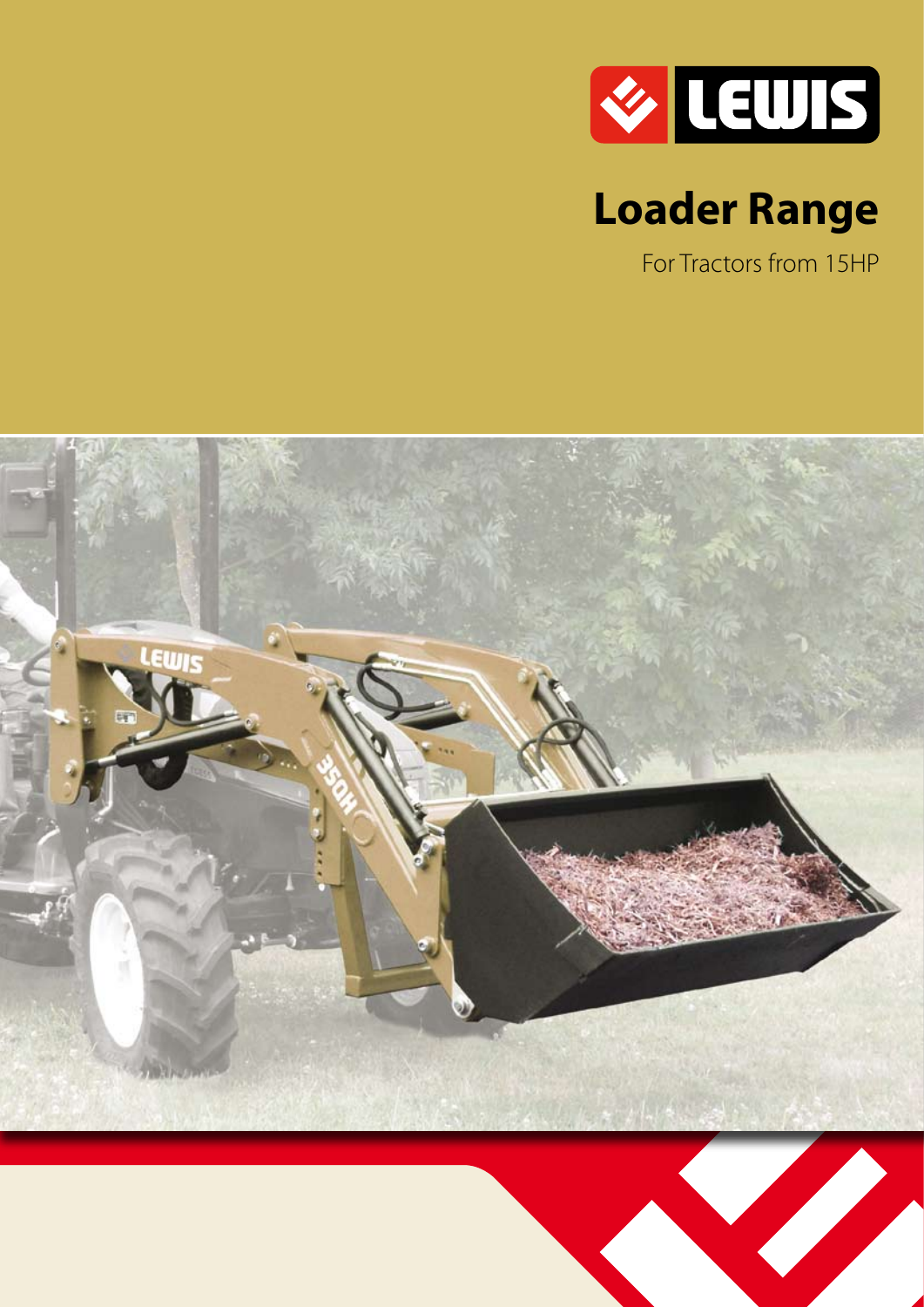### LEWIS Loader Range

The LEWIS range of quickfit loaders are available with a wide range of attachments to maximise their versatility and allow fitment of mid mounted mower decks on most tractors. The loaders can be removed from the tractor in under 2 minutes, leaving the bracketry on the tractor and the loader standing safely. The comprehensive range means there is a loader to suit most makes and models of compact tractor. We pride ourselves at LEWIS as being the compact tractor specialists and we strive to exceed where other equipment falls short. Parallel lift is now an option on our larger loaders and we have standardised our bucket quick hitch system on all loaders above the 15QH to give complete flexibility in the choice of attachments.

#### **Options**



#### **Shock Absorber system**

- To limit the shock to the tractor whilst driving distances with load.
- Protects driver and equipment  $\blacksquare$  Can be turned off to limit soft feel
	- whist loading



#### **Hydraulic Quick Hitch**

- Hitch and unhitch your attachments from the comfort of your seat
- Saves time during attachment change over
- **n** Safety button operated





#### **3 Spool operation**

- $\blacksquare$  3rd service for additional functionality
- $\blacksquare$  Used to drive 4-in-1 buckets/muck grabs etc.
- Operated by independent 3rd spool to allow operation of all three services independently

#### **Parallel lift option**

- Facilitates easy use of pallet forks
- $\blacksquare$  Ensures attachment stays level as the loader is raised and lowered
- System valve ensures good bucket dump angles

### Standard Features and Benefits

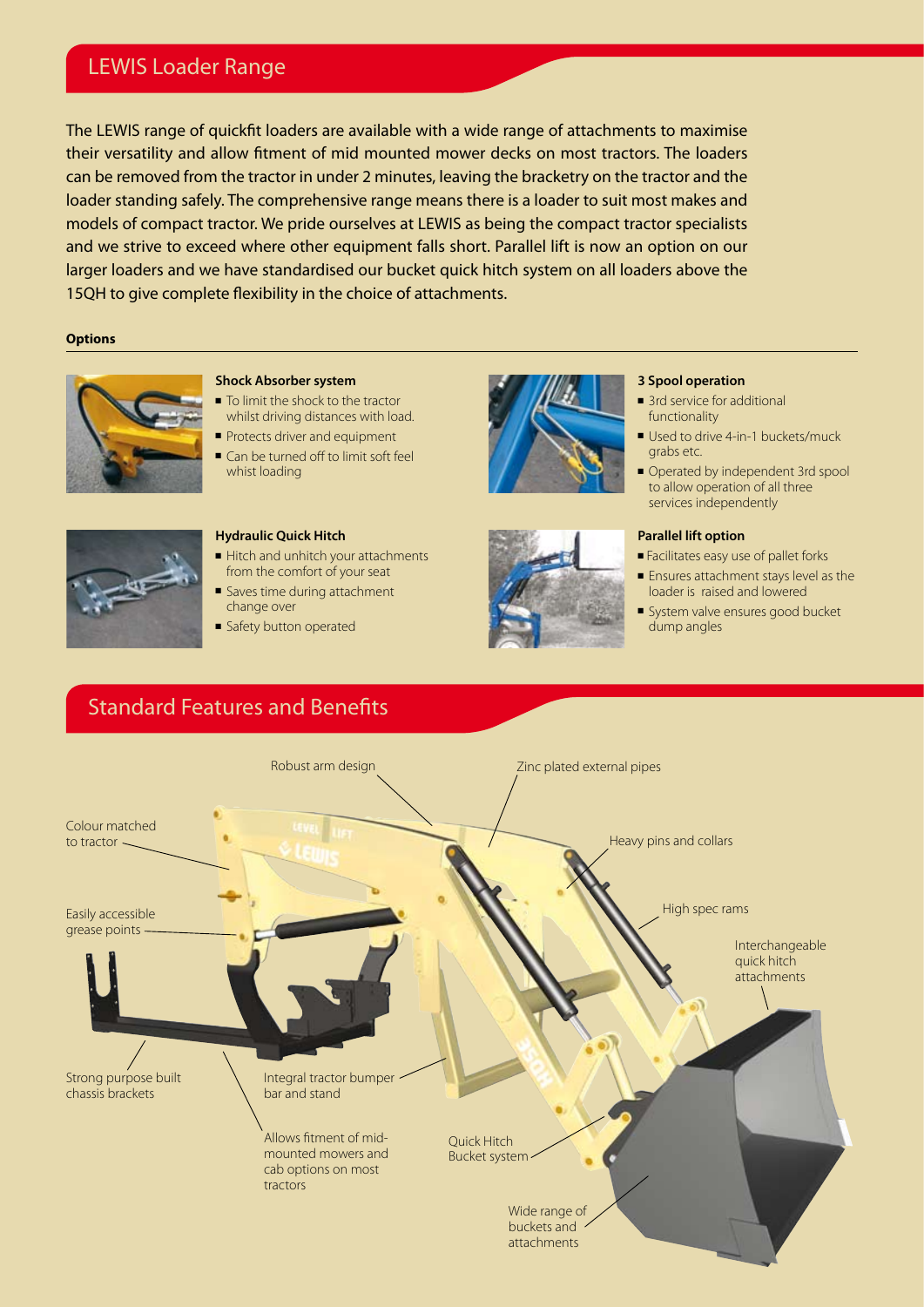### 15QH Series Loader



#### **Key Features and Options**

- Quick fit loader design
- $\blacksquare$  Available to fit with most mower and cab combinations
- $\blacksquare$  Painted tractor colour
- Single bucket ram for quick bucket dump

The smallest machine in the range, this loader is suitable for the very smallest garden compact tractors. It is the ideal tool for basic loading operations and general maintenance work in gardens, estates and stables.

|                                    | <b>15QH</b> |
|------------------------------------|-------------|
| Lift Capacity at bucket pivot (Kg) | 245         |
| Max Height at bucket pivot (mm)    | 1600        |
| Dump angle (Degrees)               | 40          |
| Parallel Lifting capability        | No          |



## 18QH Series Loader



#### **Key Features and Options**

- $\blacksquare$  Available to fit with most mower and cab options
- Quick hitch bucket system as standard
- $\blacksquare$  Painted tractor colour
- Quick fit loader design

Slightly larger than the 15QH Series, the 18QH loader has two bucket rams giving it increased capacity and reach. There is also a quick hitch bucket mechanism to enable fast change over of buckets.

|                                    | 18QH |
|------------------------------------|------|
| Lift Capacity at bucket pivot (Kg) | 450  |
| Max Height at bucket pivot (mm)    | 2025 |
| Dump angle (Degrees)               | 55   |
| Parallel Lifting capability        | Nο   |

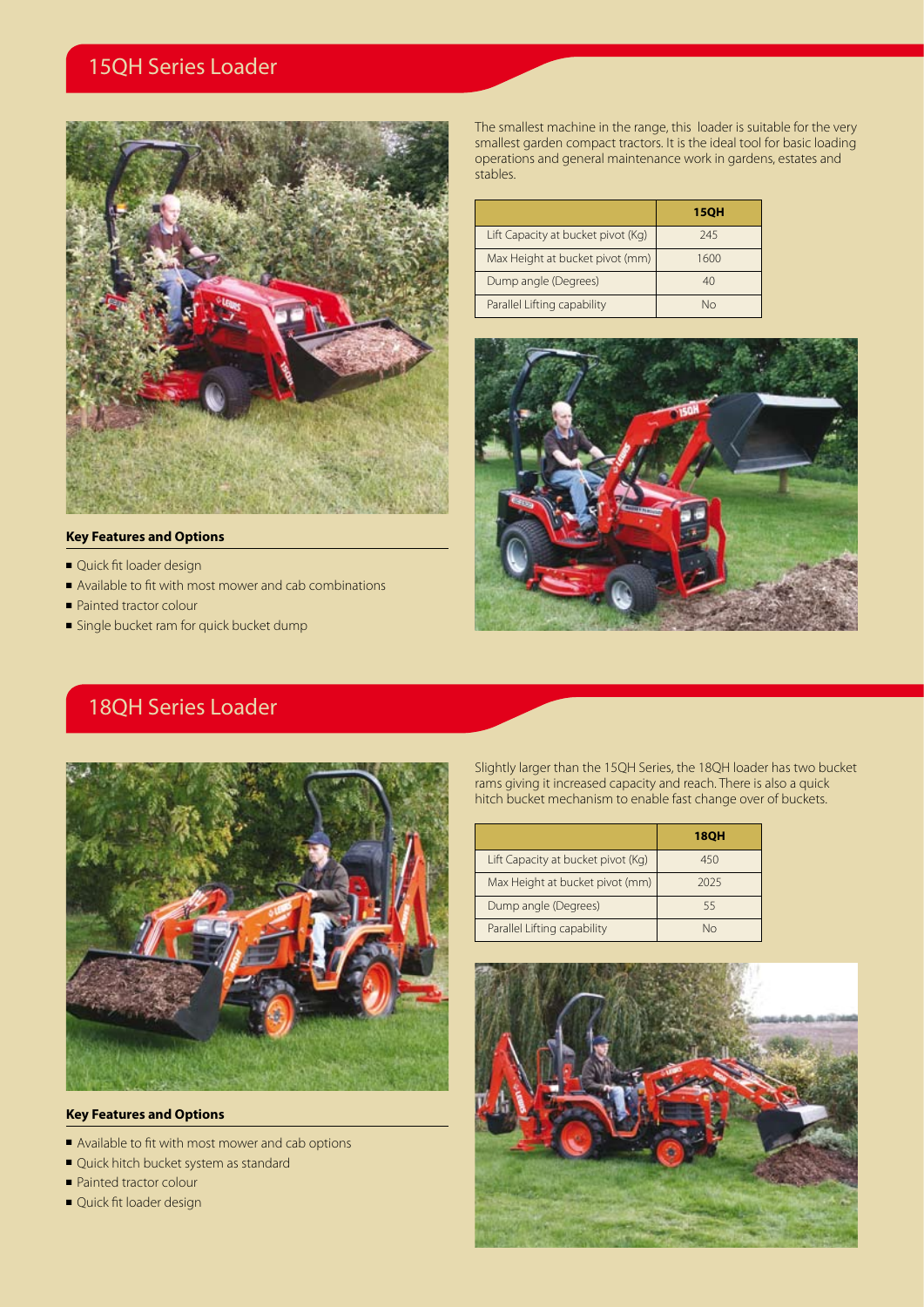### 25QH Series Loader



#### **Key Features and Options**

- $\blacksquare$  Designed for professional use
- Parallel lift option for ease of control
- Quick hitch bucket system as standard
- $\blacksquare$  Painted tractor colour
- Quick fit loader design
- $\blacksquare$  Huge range of attachments and options

#### The 25QH Series loader is built for compact tractors in the 30HP range. This loader also comes with the option of parallel lift and makes this type of loader invaluable for general maintenance as well as pallet fork work.

|                                    | <b>250H</b> | 25QH Level Lift |
|------------------------------------|-------------|-----------------|
| Lift Capacity at bucket pivot (Kg) | 650         | 650             |
| Max Height at bucket pivot (mm)    | 2345        | 2345            |
| Dump angle (Degrees)               | 48          | 60              |
| Parallel Lifting                   | No          | Yρς             |



# 35QH Series Loader



#### **Key Features and Options**

- $\blacksquare$  Designed for professional use
- $\blacksquare$  Parallel lift option for ease of control
- $\blacksquare$  Quick hitch bucket system as standard
- $\blacksquare$  Painted tractor colour
- Quick fit loader design
- $\blacksquare$  Huge range of attachments and options

The 35QH Series loaders are designed for the more professional tractor user. With a bucket quick hitch system as standard and a parallel lift option, this loader is designed to meet the requirements of the most demanding operator.

|                                    | 35QH | 35QH Level Lift |
|------------------------------------|------|-----------------|
| Lift Capacity at bucket pivot (Kg) | 900  | 900             |
| Max Height at bucket pivot (mm)    | 2460 | 2460            |
| Dump angle (Degrees)               | 55   | 75              |
| Parallel Lifting capability        | Nο   | Yes             |

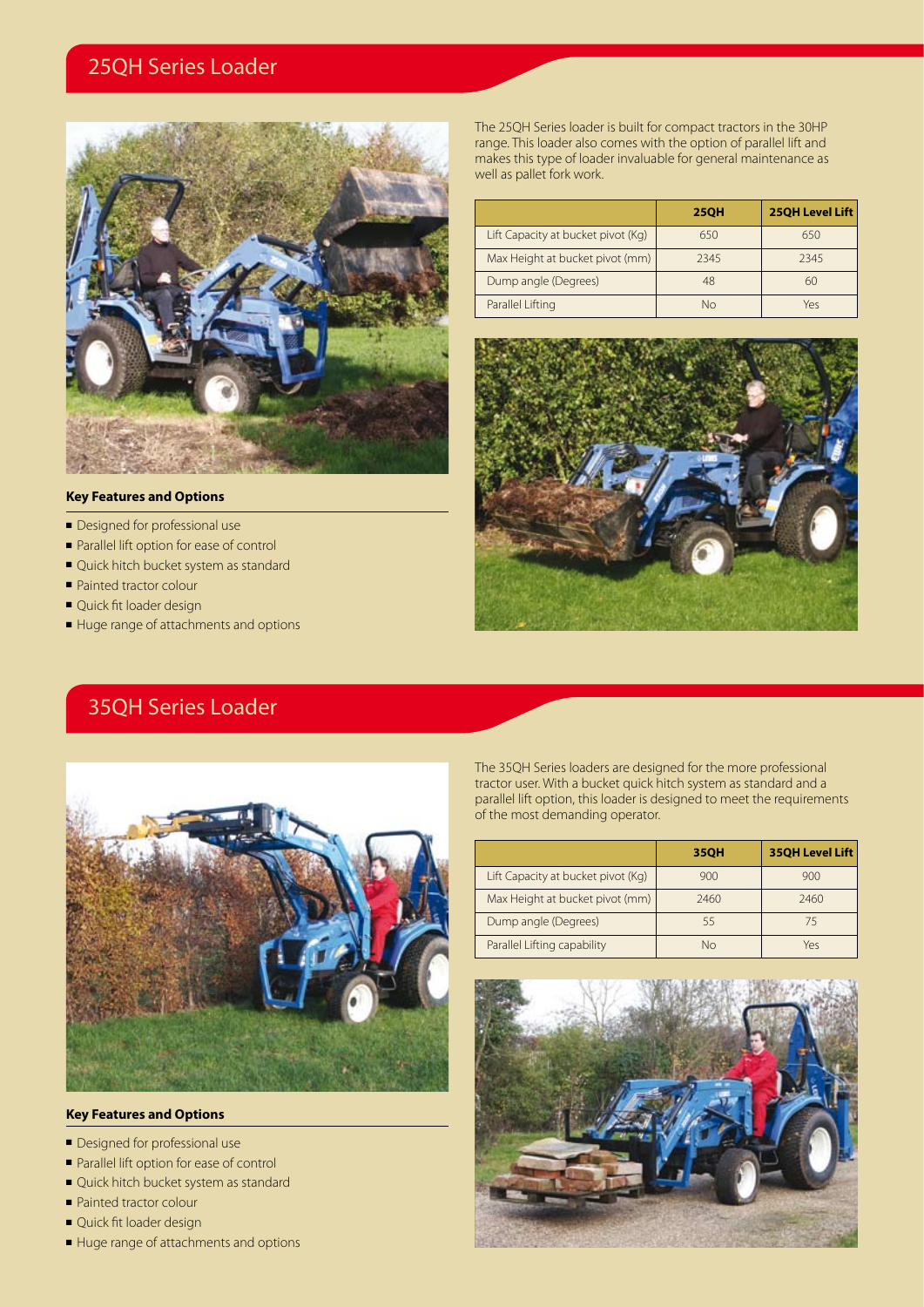### 38QH Series Loader



#### **Key Features and Options**

- **E** Longer arms for additional reach
- Parallel lift option for ease of control
- Quick hitch bucket system as standard
- $\blacksquare$  Painted tractor colour
- Quick fit loader design
- $\blacksquare$  Huge range of attachments and options

48QH Series Loader

#### Larger than the 35QH series is the 38QH series loader. With longer arms and increased reach, this loader is designed for slightly larger tractors. The option of parallel lift is also available to further increase the flexibility of your tractor.

|                                    | 38QH | <b>38QH Level Lift</b> |
|------------------------------------|------|------------------------|
| Lift Capacity at bucket pivot (Kg) | 860  | 860                    |
| Max Height at bucket pivot (mm)    | 2720 | 2720                   |
| Dump angle (Degrees)               | 50   | 72                     |
| Parallel Lifting capability        | Nο   | Yρς                    |





#### **Key Features and Options**

- $\blacksquare$  Designed for the larger tractor
- Parallel lift option for ease of control
- $\blacksquare$  Quick hitch bucket system as standard
- $\blacksquare$  Painted tractor colour
- Quick fit loader design
- Huge range of attachments and options

The largest loader, suitable for tractors up to 60 HP. It has a very robust chassis for solid mounting to the tractor and features the greatest lift and reach of the whole LEWIS range.

|                                    | 48QH | <b>48QH Level Lift</b> |
|------------------------------------|------|------------------------|
| Lift Capacity at bucket pivot (Kg) | 1040 | 1040                   |
| Max Height at bucket pivot (mm)    | 2855 | 2855                   |
| Dump angle (Degrees)               |      | 75                     |
| Parallel Lifting capability        | Nο   | Yes                    |

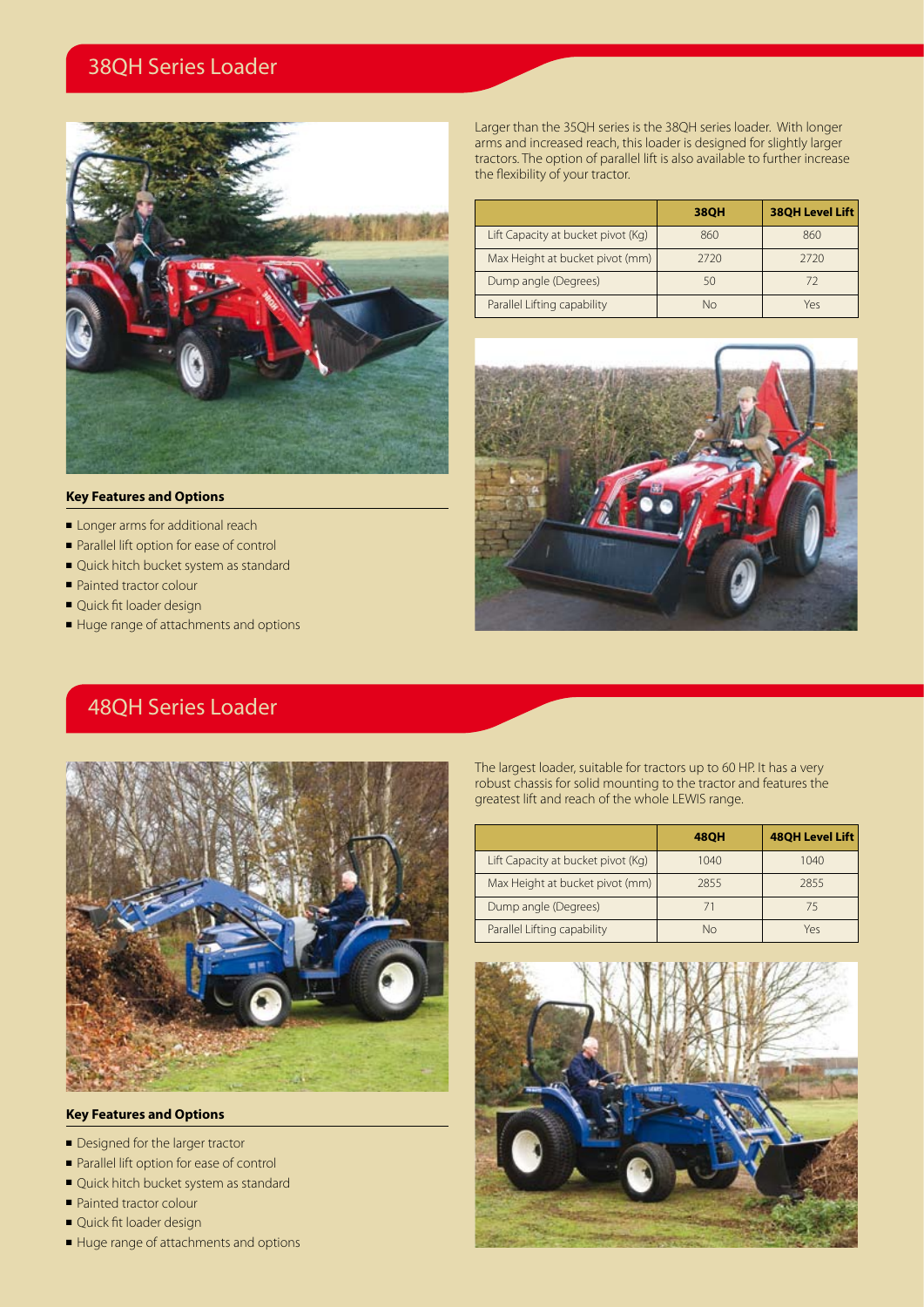# Attachments













| <b>Standard Dirt Buckets</b> |                       |                                                                            |
|------------------------------|-----------------------|----------------------------------------------------------------------------|
| <b>Options</b>               | <b>Features</b>       | <b>Applications</b>                                                        |
| 1.0 <sub>m</sub>             | Heavy duty metal      | All types of loading applications from                                     |
| 1.1 <sub>m</sub>             | fabricated design     | garden maintenance and trench work<br>up to larger scale excavations       |
| 1.2 <sub>m</sub>             | Hardened metal-forged |                                                                            |
| 1.3 <sub>m</sub>             | bucket teeth          | Multiple sizes of buckets give increased<br>flexibility for different jobs |
| 1.5 <sub>m</sub>             | Painted solid black   |                                                                            |
| 1.6m                         |                       |                                                                            |

| <b>4-in1 Buckets</b> |                            |                                              |
|----------------------|----------------------------|----------------------------------------------|
| <b>Options</b>       | <b>Features</b>            | <b>Applications</b>                          |
| 1.2 <sub>m</sub>     | Heavy duty metal           | The third hydraulic spool drives the top     |
| 1.3 <sub>m</sub>     | fabricated design          | half of the bucket to open/close             |
| 1.6m                 | Robust, long life ram      | Used for grading operations, grabbing        |
|                      | construction               | piles of dirt or lifting and carrying duties |
|                      | Hardened metal wear blades | Greatly increases the flexibility of         |
|                      | Painted solid black        | the loader                                   |
|                      |                            |                                              |

| <b>Pallet Forks</b>    |                              |                                          |
|------------------------|------------------------------|------------------------------------------|
| <b>Options</b>         | <b>Features</b>              | <b>Applications</b>                      |
| 180H series            | Heavy duty metal             | Used to load or unload pallets and other |
| 25QH series and larger | fabricated design            | materials or move materials around a     |
|                        | Hardened forks               | work area.                               |
|                        | Heavy duty metal carry frame |                                          |
|                        | Painted solid black          |                                          |
|                        |                              |                                          |

| <b>Muck Fork</b> |                                         |                                                        |
|------------------|-----------------------------------------|--------------------------------------------------------|
| <b>Options</b>   | <b>Features</b>                         | <b>Applications</b>                                    |
| 7 Tines (0.95m)  | Heavy duty metal                        | Pick up and handle loose materials                     |
| 9 Tines (1.25m)  | fabricated design                       | Used on small estates, farm and private                |
|                  | Hardened steel tines for<br>longer life | houses for handling manure and other<br>such materials |
|                  | Replaceable tines                       |                                                        |
|                  | Painted solid black                     |                                                        |

| <b>Muck Grab</b> |                                                                                                                      |                                                                                                                                                                                 |
|------------------|----------------------------------------------------------------------------------------------------------------------|---------------------------------------------------------------------------------------------------------------------------------------------------------------------------------|
| <b>Options</b>   | <b>Features</b>                                                                                                      | <b>Applications</b>                                                                                                                                                             |
| 7 Tines (0.95m)  | Heavy duty metal                                                                                                     | Pick up and handle loose materials                                                                                                                                              |
| 9 Tines (1.25m)  | fabricated design<br>Hardened steel tines for<br>longer life<br>Heavy duty, purpose built ram<br>Painted solid black | Can move larger distances than with a<br>muck fork without losing material<br>Used on small estates, farm and private<br>houses for handling manure and other<br>such materials |

| <b>Multi Bucket</b> |                                                                                                   |                                                                                                                                                                                            |
|---------------------|---------------------------------------------------------------------------------------------------|--------------------------------------------------------------------------------------------------------------------------------------------------------------------------------------------|
| <b>Options</b>      | <b>Features</b>                                                                                   | <b>Applications</b>                                                                                                                                                                        |
| 0.95m               | Heavy duty metal                                                                                  | Pick up and handle very loose materials                                                                                                                                                    |
| 1.25m               | fabricated design<br>Hardened steel blade<br>Heavy duty, purpose built ram<br>Painted solid black | Can move larger distances than with<br>a muck fork or grab without losing<br>material<br>Used on small estates, farm and private<br>houses for handling manure and other<br>such materials |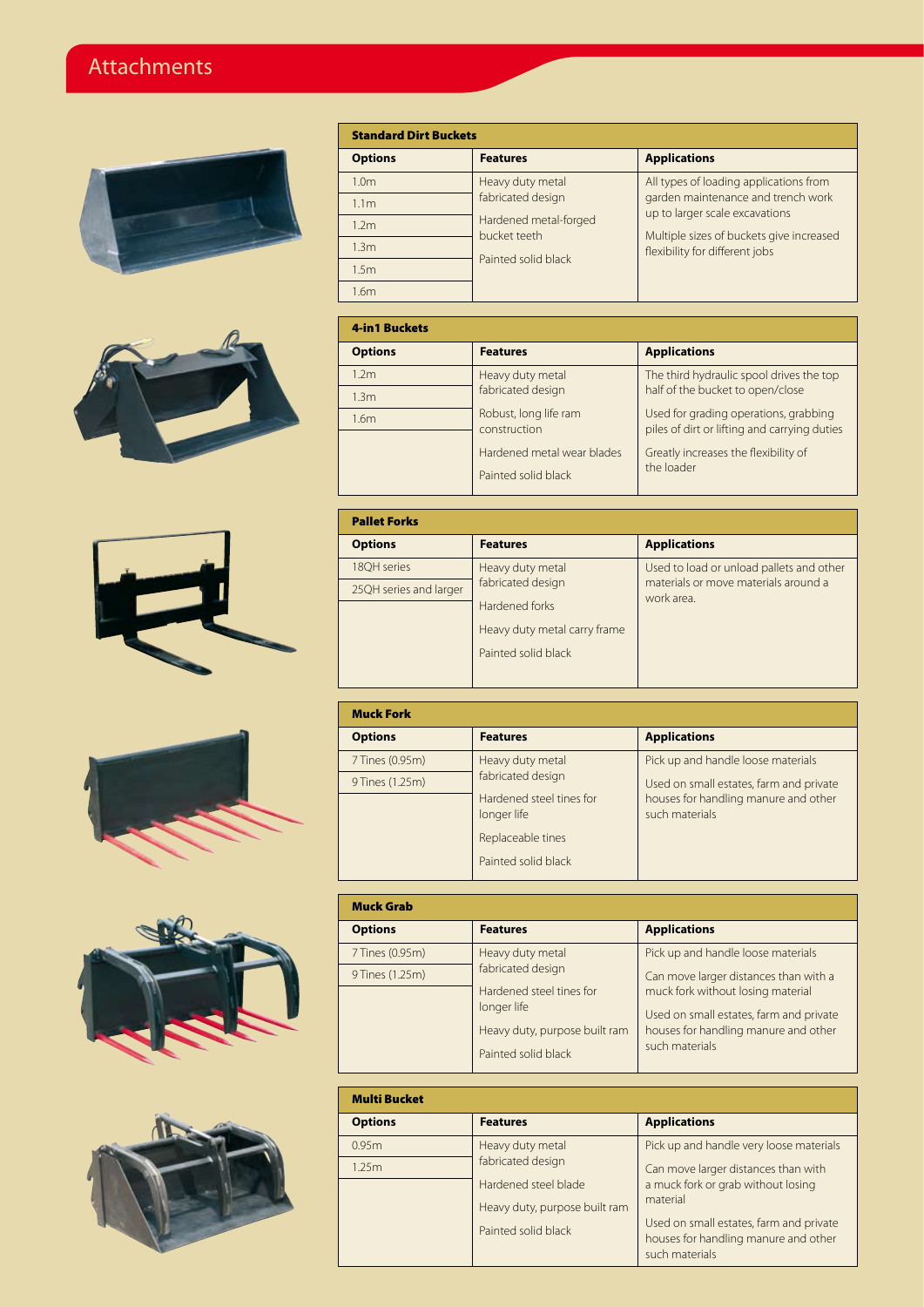# Attachments













| <b>Bale Spike</b>                              |                                       |                                               |  |  |
|------------------------------------------------|---------------------------------------|-----------------------------------------------|--|--|
| <b>Options</b>                                 | <b>Features</b>                       | <b>Applications</b>                           |  |  |
| 1.3m wide                                      | Heavy duty metal<br>fabricated design | Used for picking up and working<br>with bales |  |  |
| 3 Hardened metal spikes<br>Painted solid black |                                       | Ideal for stables                             |  |  |

| <b>Loader Mounted Dozers</b> |                                                                                                              |                                       |  |  |
|------------------------------|--------------------------------------------------------------------------------------------------------------|---------------------------------------|--|--|
| <b>Options</b>               | <b>Features</b>                                                                                              | <b>Applications</b>                   |  |  |
| 1.4m                         | Manual angling as standard                                                                                   | Useful for all year round scraping,   |  |  |
| 1.6m                         | Spring loaded glide-over<br>mechanism for better<br>performance on uneven<br>ground<br>Optional paint colour | grading, dozing or snow plough duties |  |  |
| 1.8 <sub>m</sub>             |                                                                                                              |                                       |  |  |
| Hydraulic angling            |                                                                                                              |                                       |  |  |
| Rubber wearstrip             |                                                                                                              |                                       |  |  |
|                              |                                                                                                              |                                       |  |  |

| <b>Loader Mounted Augers</b>      |                                                              |                                                                                                 |  |  |
|-----------------------------------|--------------------------------------------------------------|-------------------------------------------------------------------------------------------------|--|--|
| <b>Options</b><br><b>Features</b> |                                                              | <b>Applications</b>                                                                             |  |  |
| 150mm (6") diameter               | Hardened steel teeth                                         | Used for boring holes in a fast and                                                             |  |  |
| 230mm (9") diameter               | Uses loader's third spool                                    | effortless manner                                                                               |  |  |
| 305mm (12") diameter              | Robust drive unit and link to<br>loader arm                  | Perfect for fencing or general<br>maintenance projects where holes of<br>up to 1.2m (4ft) depth |  |  |
|                                   | Vertical pivot at about end of<br>arm to ensure vertical cut |                                                                                                 |  |  |

| <b>Loader Mounted Hedge Trimmer</b>                              |                                   |                                                                          |  |  |
|------------------------------------------------------------------|-----------------------------------|--------------------------------------------------------------------------|--|--|
| <b>Options</b>                                                   | <b>Features</b>                   | <b>Applications</b>                                                      |  |  |
| 1.2m blade<br>Quick hitch loader mounting<br>for easy changeover |                                   | Improved loader usage where hedge<br>maintenance operations are required |  |  |
|                                                                  | Hydraulic extendable<br>width arm | For use in combination with parallel<br>lift loader                      |  |  |
| Hydraulic blade angling                                          |                                   | Grass cutting                                                            |  |  |
|                                                                  | Multi adjustable cutter bar       |                                                                          |  |  |

| <b>Loader Mounted Carry Bucket</b>                              |                                                                                   |  |  |  |
|-----------------------------------------------------------------|-----------------------------------------------------------------------------------|--|--|--|
| <b>Features</b>                                                 | <b>Applications</b>                                                               |  |  |  |
| Quick hitch function                                            | Ideal with several units distributed                                              |  |  |  |
| Removable rear gate                                             | around sites for waste collection and<br>distribution                             |  |  |  |
| Easy opening, handle<br>operated rear gate<br>I ower wear blade | Quick hitch function enables fast and<br>efficient movement of waste or materials |  |  |  |
|                                                                 |                                                                                   |  |  |  |

| <b>Rear Weights</b>               |                                                                              |                                                                                                                                                   |  |  |
|-----------------------------------|------------------------------------------------------------------------------|---------------------------------------------------------------------------------------------------------------------------------------------------|--|--|
| <b>Options</b><br><b>Features</b> |                                                                              | <b>Applications</b>                                                                                                                               |  |  |
| 235Kgs                            | Quick hitch mounting                                                         | Essential to stabilise your tractor during<br>loader operation<br>Essential for safe operation of loader<br>with no other heavy equipment on rear |  |  |
| 448Kgs                            | mechanism as standard                                                        |                                                                                                                                                   |  |  |
| 735Kgs                            | Standard 3-point linkage<br>mounted frame                                    |                                                                                                                                                   |  |  |
|                                   | Concrete filled heavy duty<br>metal fabricated design<br>Painted solid black | Protects your tractor from excessive<br>front axle loading                                                                                        |  |  |